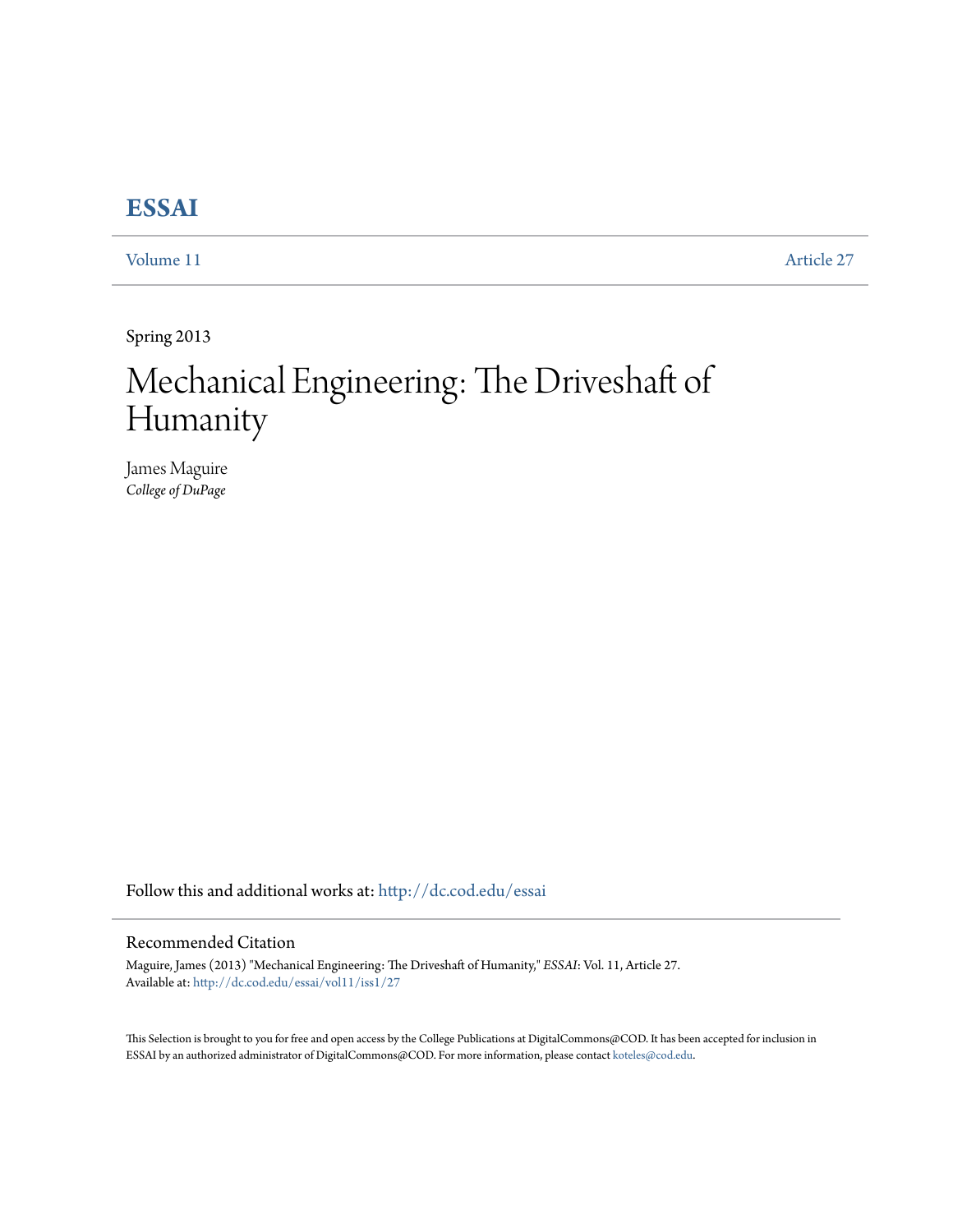Mechanical Engineering: The Driveshaft of Humanity

by James Maguire

(English 1102)

ost of the technologies used today come either directly or indirectly from mechanical engineering. Beginning with the industrial revolution, mechanical engineering has **L** increased much of what humanity can do by creating machines that allow for more to be ost of the technologies used today come either directly or indirectly from mechanical engineering. Beginning with the industrial revolution, mechanical engineering has increased much of what humanity can do by creating mac life easier, mechanical engineering is an exciting field with growing prospects.

The use of mechanical engineering spans throughout history and became a major field with the industrial revolution. The need for people to design machinery that could stand up to the rigors of production, created the need for engineers to develop the factory floors and any machines on them. Using the developments and creations from these factories, mechanical engineers also served a major role in designing the locomotives for trains, and the development of cars and their continued improvement.

One of the most important innovations for these technologies was the engine itself. The first steam engine was developed by Thomas Newcomen in 1710 and later improved upon by James Watt 50 years later. As discussed in the article "Harnessing the void: how the industrial revolution began in a vacuum--or, a pull is as good as a push" by Robert O. Woods, the engine works off of a difference in air pressure. Woods describes the pumping process used in steam engines as "[a]ctual work was performed by atmospheric pressure, forcing the piston into the partial vacuum left by condensing steam. Later measurements found that the cycle produced a mean effective pressure of 9 1/2 psi at best." Despite having a less than optimal pressure difference, the engine was still able to pump water up from increasingly deeper mine shafts.

The second innovation made by Newcomen was the ability for pistons to be fully automated. Pistons always need to reset after contracting so that there is a chamber to be compressed again. Newcomen first did this with several valves that had to be adjusted frequently so there was no loss in pressure (Woods). Today's engines achieve this by the use of the crankshaft and other pistons that trigger at separate times. This keeps the engine in motion and the pistons constantly alternating, resulting in engines being in idle.

In the 1760s, James Watt made innovations on the engine by adding the connecting rod and crankshaft so that the motion it generated could be transferred into a rotary force (Woods). This addition increased the uses of the engine substantially. While the original engine could be used to pump water to turn a water wheel, the addition of a crankshaft allowed it to take up a much smaller space. With later improvements in the efficiency of the engine, it was able to power trains and all other kinds of vehicles.

The problem with these early steam engines was that "[I]arger cylinders had to be hand ground and lapped... There would be horrendously inefficient ratios between the boiler and piston causing an extreme loss in efficiency" (Woods). This further reduced the use of these engines because they were very expensive to operate. At the time horses provided a comparable amount of work done. A secondary factor to the inefficiency of these engines was "Newcomen's belief that the volume of steam being produced was proportional to the volume of water in the boiler, rather than to the heat input" (Woods). By using such a large volume of water in the boiler, Newcomen increased the volume of water in the container so much so that for water to start boiling the temperature would have to be above 212 degrees Fahrenheit.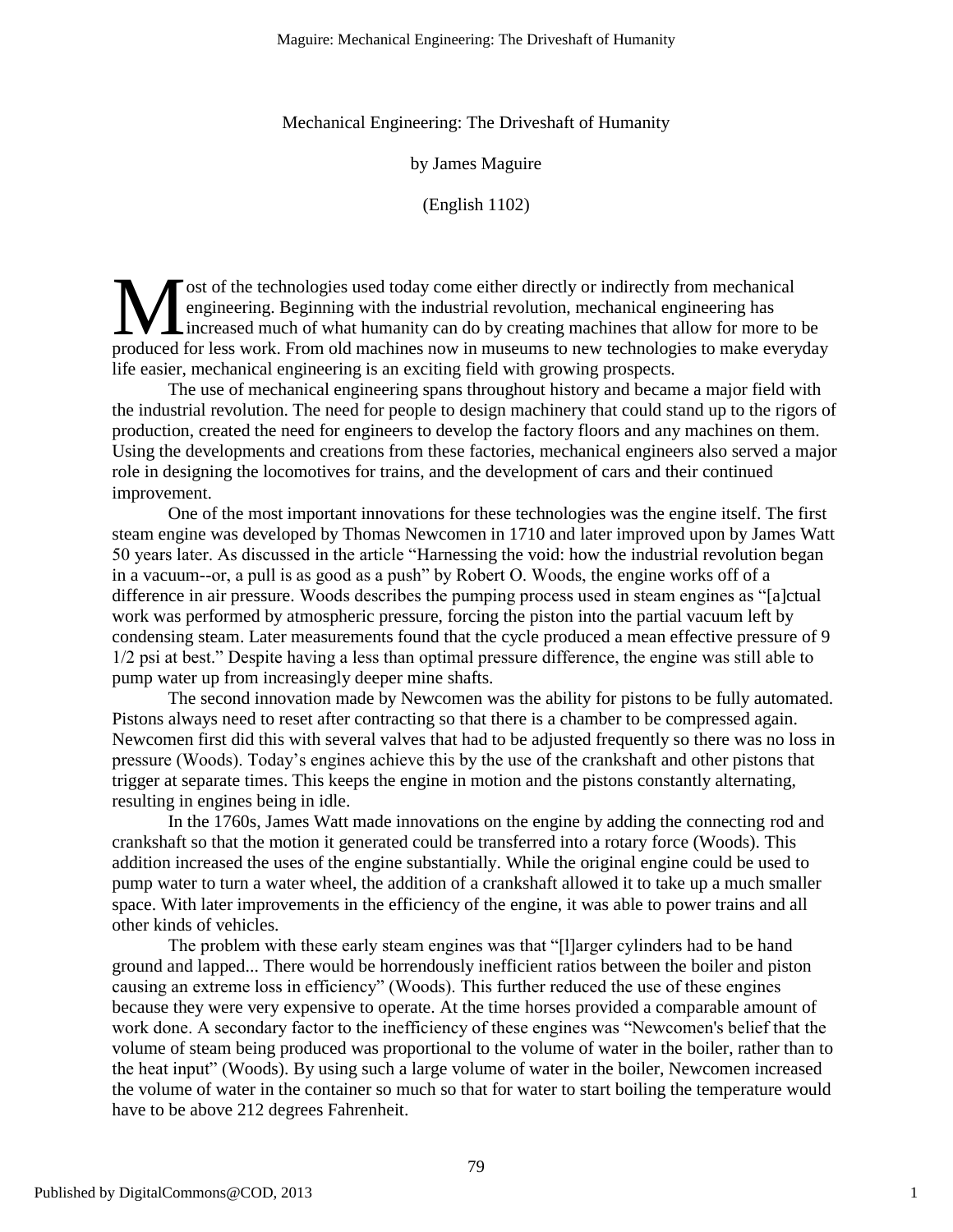## *ESSAI, Vol. 11 [2013], Art. 27*

It was not until another man, named John Smeaton, started working on steam engines in the 1770's that the engines were able to run more profitably than horse power. He streamlined the ratios of the piston length, diameter, and pressure until they ran as efficiently as horse power. After the streamlining process of the engine was completed, a study was done to check this claim with the following results, "An engine  $\ldots$  was seen to pump 250,560 gallons of water a day at a cost of 20 shillings. Two horses... were able to pump  $67,200$  gallons in the same time at a slightly higher cost" (Woods). This gave the engine an obvious advantage over the horses and soon led to the propagation of the engines throughout the industrial era.

Another major contributor to the field of Engineering was Nikola Tesla. He was the inventor of most of the things used in today's technology. The PBS special "Tesla, Master of Lightning" is a documentary on Tesla's life written by Robert Uth. The first of his major inventions discussed in the documentary was his induction motor which turns alternating current (AC) to mechanical power without any exposed wires like that of a direct current (DC) motor. He also revolutionized how power was transported with AC current. Before he came to America, New York and other cities were running on Thomas Edison's DC current, which could only travel short distances through cables thicker than a man's arm. Soon after Tesla, with the help of industrial tycoon George Westinghouse, a dam at Niagara Falls was made that delivered power all the way to New York.

More recent innovations in engineering have led to a resurgence in an old technology, the blimp. With new advances in the use of helium, a stable gas, instead of hydrogen, an extremely flammable gas, the technology is being used again. In the article "Blimps are Back, Elevated by New Roles, Materials ; Airships are Flying High in Military Capacities and Communications Possibilities, and Even Greater Heights are in the Works," Noah Shachtman talks about how blimps are starting to see a rise in use after the 70 year slump from failures in the past. As the materials needed for blimps get lighter and stronger, new blimp designs are able to fly much higher than before. One such use is replacing satellites. As said in the article, "It currently costs \$25 million or so to put a satellite with a 1,000- pound payload into space. Sending a dirigible up a few miles into the air should cost a fraction of that" (Shachtman, 2). This fact makes the idea of using airships extremely enticing because it would be extremely cheap to provide these services.

Another type of blimp being funded by the U.S. military is discussed in "A Blimp or a Plane?" by Michael Abrams. The article discusses the newest blimp made by Northrop Grumman funded by the U.S. Military. The blimp is a revolutionary design that can stay in the air for twentyone days without any servicing required, while every other aircraft can stay in the air for at most a day. It also can fly at a top speed of 92 miles per hour, compared to the Goodyear blimp which has a top speed of 53 miles per hour. The funding for this project comes from the military, because they are focused on its potential in war and disaster relief. This aircraft is great for aid because it can fly and land in areas that fixed wing aircrafts cannot and bring necessary aid to those in need.

The article "Military Airship: Return of the Blimp" also talks about this airship and how it can take off and land without the use of any ballast. Originally, ballast was necessary for airships to be able to take off, and as the fuel started burning off, it got significantly harder to land. With this new design, the blimp does not need any form of ballast for taking off or landing. Another amazing thing about it is its flexibility in carrying capacity. As said by Metzger, an engineer for the ship, ―Some of the characteristics of our vehicle allow you to make trades between how long you'd like to stay in the air and how much cargo you'd like to carry. We have the ability to trade 23 days, to go 1,000 miles and carry 15, 20 or 30,000 pounds." The ship itself is an amazing feat of technology that should see a significant rise in use over the years.

Blimps are also being developed for unmanned operations, as discussed in the article "Robotic Airship Mission Path-following Control Based on ANN and Human Operator's Skill." Jinjun Rao and the rest of his team discuss how they created a robotic airship by having the software analyze the inputs of a human pilot and the responses made to adjust onto course. This article is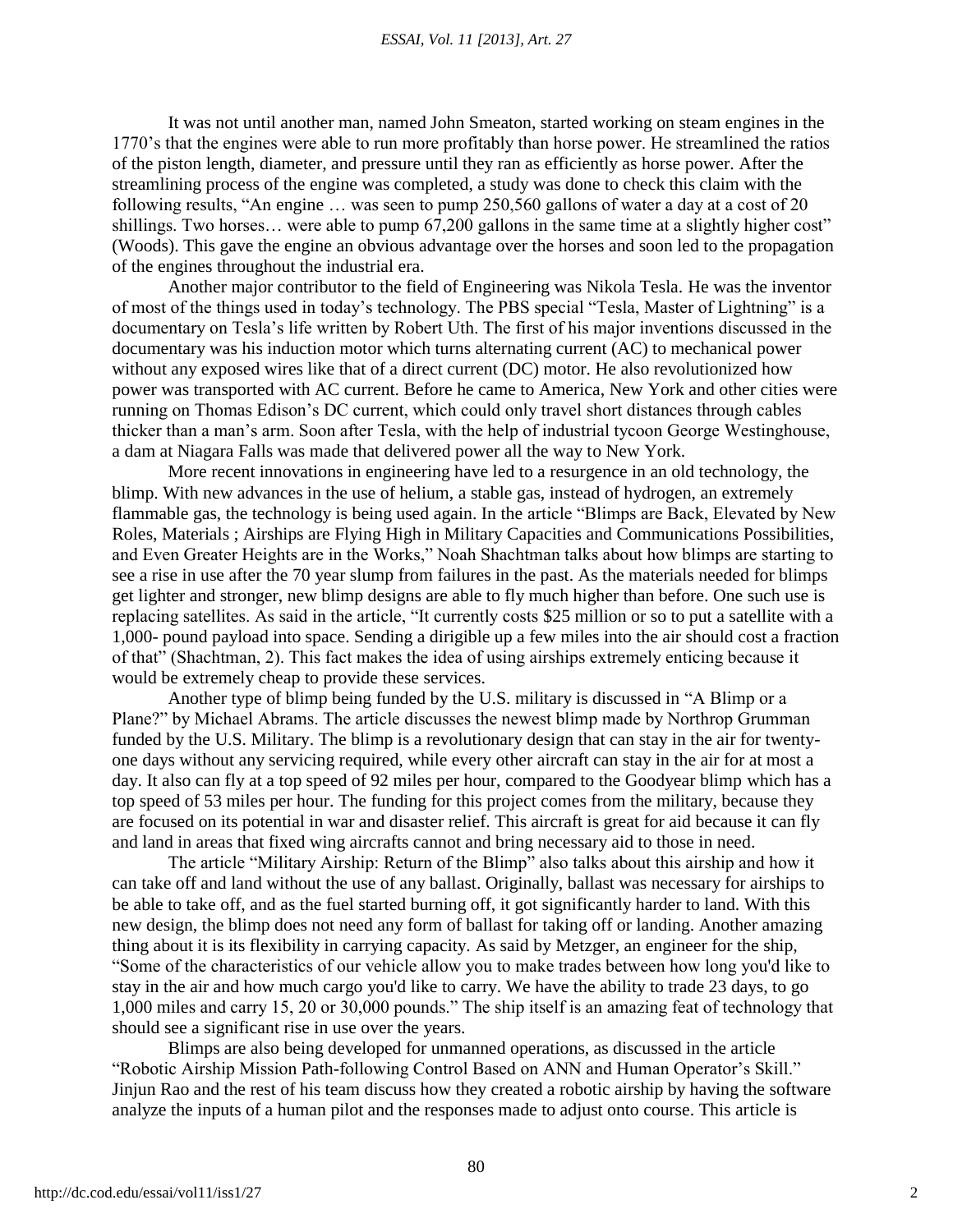interesting because it discusses the math behind creating the autonomous system, called the ANN. For the system to work it needs several inputs from a GPS, compass and gyros. The computing is done on ground because the system is still new and will need to be lightened so the airship can carry it. When that happens, and we do have more autonomous air vehicles, there can be a world of possibilities open for what they can do.

Another new technology being created by engineers for engineers is a tool able to create prototypes straight from a computer drafting program. The book *Rapid Tooling Guidelines for Sand Casting*, by Wanlong Wang, Henry Stoll, and James Conley, discusses fast fabrication, which is the process where an engineer sends the machine a Computer Assisted Design (CAD) file and it will print it out as a 3D model. One chapter in particular discusses the methods used to print out the object. As it is still a new technology it is extremely expensive to use, with prices for the machines at thousands of dollars, which only increases the larger the printer is. Another problem with most of these printers is a required support for the object because the material used is very malleable until it is cured. Probably the best design is the Sander's Prototype Method where it has "the droplets adhere to each other during the liquid-to-solid phase transition to form a uniform mass" (Wang, Stoll, Conley, 47). It also has a second dropper for a support material made mostly from wax that will melt away with low heat. This technology speeds up the time it takes to test a design substantially so engineers can spend their time more effectively.

A major issue in the engineering world is hydraulic fracturing, also known as fracking. As discussed in "Oil and Gas Rush" by Eva Kaplan-Leiserson, Fracking has immense environmental issues. It also has led to a massive increase in demand in the job market for engineers, so much so that companies are hiring engineers at a starting salary of one-hundred thousand dollars. The jobs related to fracking for engineers range from researching the environmental impact it has, trying to make the process more efficient, or maintaining facilities being used for fracking. Fracking itself has increased the "U.S. natural gas production [by] 25% over the last five years." With this dramatic improvement in the production of natural gas, the U.S. is moving to become self reliant with no need to import any natural gas. This massive increase in natural gas has also led to the lowering of industrial costs making it cheaper to produce items in the U.S.

Mechanical Engineering is an extremely broad field with many different applications for the degree. As stated by the U.S. Bureau of Labor Statistics (BLS), a mechanical engineer does things ranging from designing breaks to implementing factory equipment (United States). The average income of a Mechanical Engineer is \$78,000 and it requires a Bachelor's degree.

Much of what is done in this job requires creativity and a firm understanding of math and physics (United States). An understanding of programming is also necessary because many of the calculations needed are long and can be done quickly with a simple program. An understanding of how to read and draft blueprints is also necessary; some of this can be done using drafting software.

For schooling, a student has several options one of which is going to a four year college straight out of high school. The second is to go to another four year college or a community college and later transfer to another school to finish the degree. The main difference between these two options is the cost. Going straight to a four year college is more expensive than transferring at a later date.

In general, an engineering student will usually find a paid internship after their junior year in college. Then they can choose to either graduate college in one year or go through a co-op program with the company they interned with and graduate in two year (BLS).

After schooling and any internships, there are many different jobs available for a mechanical engineer, one of which is working in a factory. Terry Pollman has spent a lot of his time in a factory as an engineer, starting with a General Mills in Gortens as a maintenance manager where he managed twelve mechanics. When the plant closed in 1988, he moved to the General Mills in West Chicago where he started working with cereal systems, and then moved to bulk unloading. He has been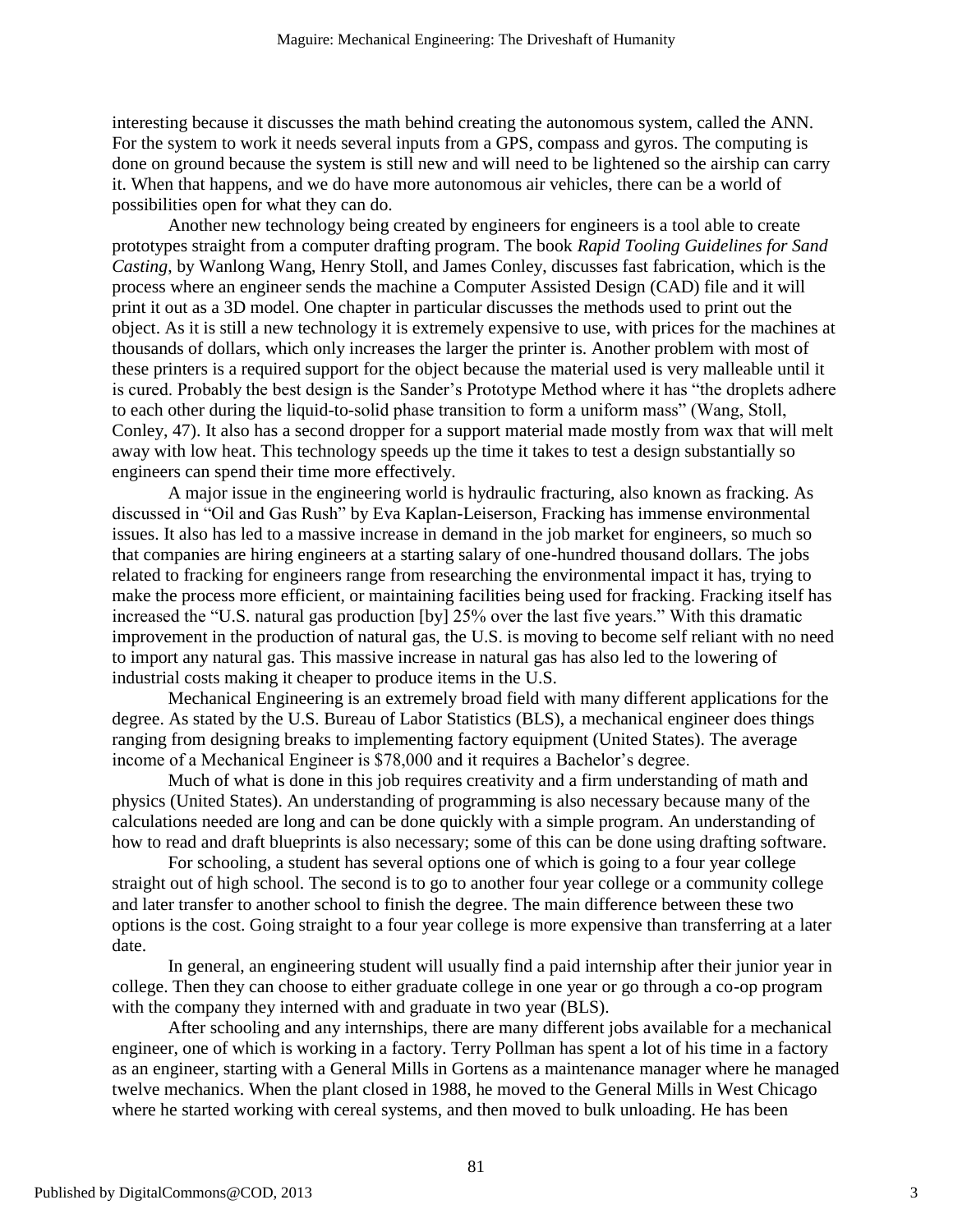working at that General Mills plant for twenty-five years and is in charge of installing new equipment and disposing of the out dated equipment.

Much of what Mr. Pollman does involves expensive equipment and engineers working on that equipment. A natural question to ask is what happens when an engineer does his job incorrectly; his response was,

> If… a mechanical engineer [messes up], you get platforms that can't hold any weight, too much stress on a machine, or an inefficient machine. Generally, our equipment is assembled from parts from third party vendors, the engineer will take the parts and put them together in the most efficient design. If he fails to, either the parts don't fit together or the machine will fail easily.

When an engineer fails at his job, whatever firm he works for has to pay for it. The firm will make sure that everywhere he goes to find work will know what he did. Depending on how badly he failed, he may never find work as an engineer again. A byproduct of this is that most engineering internships are paid. Firms do this because they are putting a large amount of trust into an engineer, and they want to make sure that he will have an investment in his quality of work.

One last hurdle an engineer needs to pass is to get their Professional Engineer (PE) license for their state (United States). He can get this after getting a BS in Mechanical Engineering at a school accredited by the ABET, formerly called Accreditation Board for Engineering and Technology, and completing two tests. One is the Fundamentals of Engineering (FE) exam that is taken after graduation. Engineers who have passed this exam are called either Engineers In Training (EIT) or Engineer Interns (EI). An EIT will work for two years gaining experience as an intern and then take the Principles and Practice Engineering Exam. After passing the exam, he will finally get his PE license (ABET).

The new engineer may then choose to increase their professional involvement and join a profession association. One professional association in the field is the American Society of Mechanical Engineers (ASME). The publications from ASME are all about the codes for different engineering aspects such as boilers, escalators, cranes, etc. ASME has a free membership for College Freshmen and there is a paid membership with a discount for students. They have several conferences, such as a nano-engineering conference for medical biology, and they sponsor several competitions, like a human powered vehicle competition. Additional benefits for members include access to an online library maintained by ASME, the ability to mentor or to be mentored through ASME, invitations to local engineering events, and more.

Another is the National Society of Professional Engineers. The membership cost for Illinois is \$135 for a licensed member and free for students. The national dues are \$100 for a licensed member or a member and free for a student as well. To qualify for a student membership, a student needs to be enrolled in an ABET-approved engineering program or pre-engineering program with a transfer agreement to another ABET-approved engineering program. The benefits from NSPE are that it has 15 free professional development hours to maintain a PE certification. It also has a forum dedicated to finding jobs and posting resumes, a job outlook site independent of the BLS, and several free journals.

The job outlook for mechanical engineers is expected to grow nine percent from 2010 to 2020 according the BLS, which is slower than the average for other occupations (United States). If an engineer is having difficulty finding a job for salary, some companies will employ engineers temporarily, as a cost cutting measure instead of keeping them on staff. While on the job mechanical engineers can expect to be working on new hybrid vehicle designs trying to make the vehicles more efficient, or they will be working on factory equipment. Engineers working in factories will probably either be designing new robots for production or working on installing new systems into the factory.